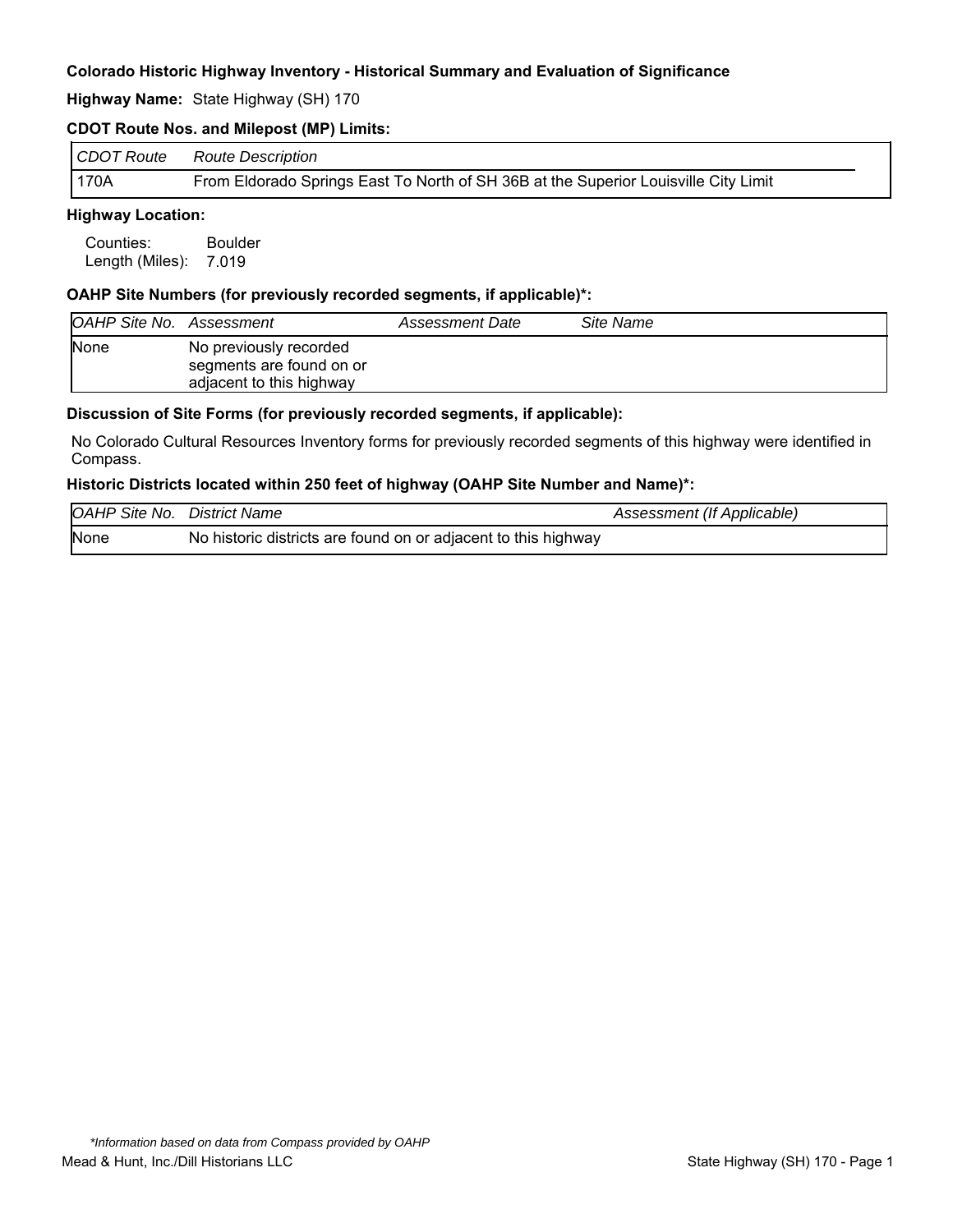#### **Highway Name:** State Highway (SH) 170

#### **Historical Data:**

SH 170 begins at the town of Eldorado Springs and travels east through Marshall to U.S. Highway (US) 36 where it parallels US 36 until the Superior/Louisville exit. The total distance is 7.019 miles.

The current alignment of SH 170 from Marshall west to Eldorado Springs existed on early topographical maps as a wagon road, but was unnamed and unnumbered (USGS). Originally designated SH 398, it was brought into the state system in 1950, and paved by 1954 (Salek). By 1977, SH 398 was decommissioned and the route from Marshall was extended to Eldorado Springs and re-numbered SH 170 (Salek; USGS).

SH 170 was designated a State Highway in the 1920s. By 1930, the alignment of SH 170 followed the current route of SH 7 from US 85 east to US 6 (Salek). By 1939, the alignment changed, and SH 170 started from the current US 287 and traveled west via Superior to Marshall and northwest to Boulder. The segment from Marshall to Boulder was paved by 1947. By 1954 the segment from Marshall to Boulder was renumbered as SH 93. In 1951 the segment of SH 170 from the junction of SH 93 was realigned. It went west from US 287 south of Lafayette, through Superior to Marshall (Project S0014 (1)). By 1965, the section of SH 170 east of the US 36 turnpike was no longer designated a state highway. The segments near Superior and Marshall have been widened and there was some realignment with the interchange with US 36 (project C07-0170-03).

The historic themes for Boulder County include coal and mineral mining and agriculture. Boulder was founded as a supply town for the gold mining communities up Boulder Canyon. Gold was first discovered west of Boulder in 1859. Coal mining began in the 1860s and lasted until the mid 1930s. Gold and coal mining industries relied extensively on railroads to transport materials to and from the mines. However, wagon and later, automobile roads, also provided transportation of the workers and materials to the mining fields and to the towns where the workers lived. Shortly after the arrival of prospectors, settlers established farms and ranches, organized and built irrigation systems, and founded communities and communal agricultural societies. These agricultural communities helped supply the mining communities of the gold and coal industry and provided a thriving economy for the region (Wolfenbarger 2008: E-1).

SH 170 traverses the coal mining area of Marshall and Superior. However, SH 170 did not extend to Marshall and Superior until 1939. Its use as a transportation corridor to these mines did not come until after the development of coal mining. The Colorado & Southern Railroad served Marshall until 1932. By 1946, the Rocky Mountain Fuel Company, which owned most of the mines, had declared bankruptcy and coal mining was no longer viable in the town of Marshall (Sampson 2008: 2). Therefore, SH 170 does not have an important association with the development of coal mining in the area. However, SH 170 was an important corridor for local residents for their agricultural products, although segments east of US 36 have since been removed from the highway designation. The segment between Marshall and Superior, still extant, would have been associated with this agricultural history.

Tourism is also a prominent historic theme for Boulder County. With the decline of mining in the mountain communities west of Boulder, and rise of the late 19th century tourist travel, many former mining towns relied on tourists for their livelihood. While the improvement of roads for the purpose of tourism was successful in attracting new visitors to the region and provided a new industry for towns that otherwise would have disappeared (Abele, 1998: E-7), this was not the case for Eldorado Springs and SH 170. Eldorado Springs developed in 1904 when the Moffat Lakes Resort Company formed the Eldorado Springs Resort, opening in 1906 with a swimming pool fed by the artesian springs (Noel and Corson 1999: 77). By 1908, the Interurban Railway connected Denver and other larger cities to the area. The height of popularity for the resort was in the 1910s and 1920s with over 40,000 people visiting the swimming pools, cabins, hiking trails, ballroom, and stables. However, the interurban railway was discontinued in 1926. A 1938 flood and a fire the next year destroyed many of the facilities and the resort had difficulties staying open (Noel and Corson 1999: 79). The high point of the resort was in the 1920s and the railroad helped establish and maintain its importance. SH 398 (later SH 170) which was designated as a State Highway in 1950, did not provide an important transportation link to the resort during its early development or the height of its popularity. Thus it is does not have an important association under the themes of Industry or Entertainment/Recreation.

The road is not associated with the historic themes of recreation and mining in this region, but it does have a significant association under Transportation as a farm to market road identified in the MPS as an important link for local farmers and ranchers. The route of SH 170 until the mid 1950s provided one of the only highway links between the communities of Superior, Marshall, and Boulder. Although the railroad was more important in the development of coal and tourism in this region, SH 170 provided the only automobile access for farmers and ranchers after the railroad stopped operating. A review of sources did not reveal that the current route of SH 170 represents important road engineering achievements.

Mead & Hunt, Inc./Dill Historians LLC **State Highway (SH) 170 - Page 2** *\*Information based on data from Compass provided by OAHP*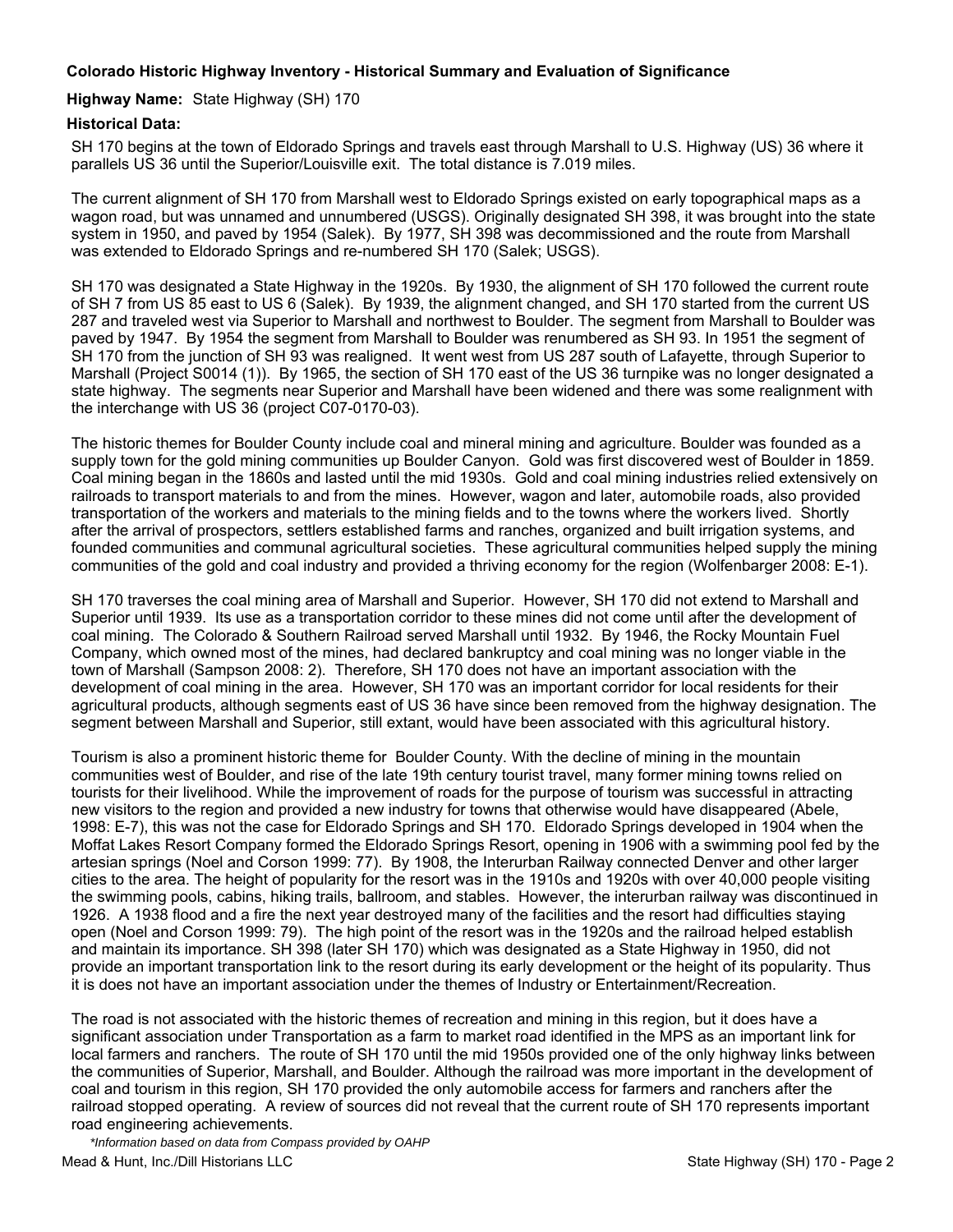#### **Highway Name:** State Highway (SH) 170

(Unless otherwise indicated, sources used in the preparation of this section included state highway maps, the Highways of Colorado by Matthew Salek, Highways to the Sky: A Context and History of Colorado's Highway System, Colorado State Roads and Highways, National Register of Historic Places Multiple Property Submission, plans in the Online Transportation Information System (OTIS), and site forms for previously surveyed resources in Compass when available.)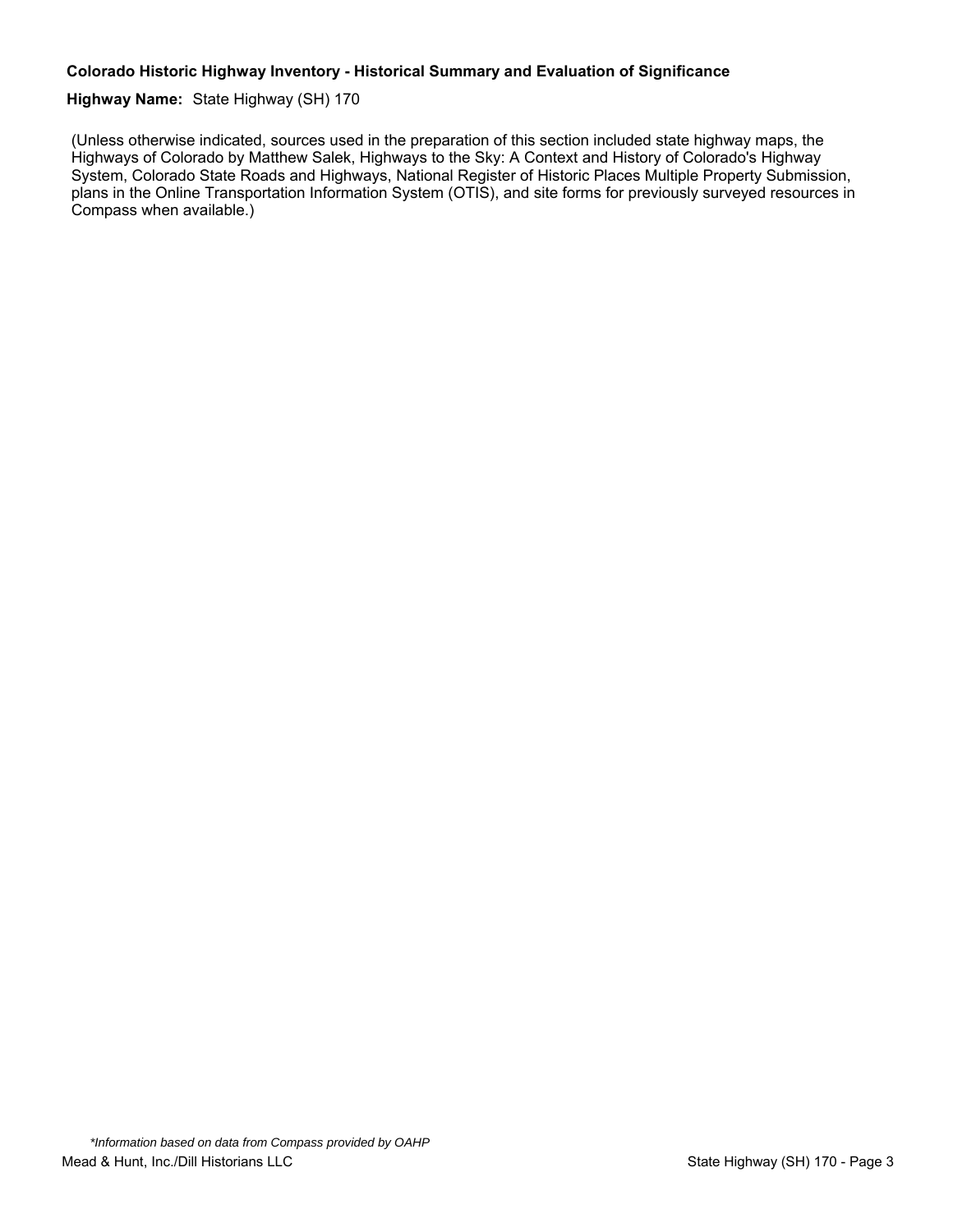**Highway Name:** State Highway (SH) 170

# **Not Significant - No historical significance identified**

**Significant - Historical significance identified (see details below)** 

# **Property Type and Areas of Significance:**

A detailed explanation why this highway possesses historical significance is provided in the Significance Statement below.

# **Cultural:**

Criterion A specific requirements

- $\Box$  Early and/or prominent project of the Colorado Highway Department (Transportation)
- $\Box$  Association with a significant event (If applicable, the Area of Significance is indicated in the statement of significance below)
- □ Association with federal work relief programs (Politics/Government)

#### Criterion C specific requirements

 $\Box$  Representative example (Transportation)

### **Engineering:**

Subtypes

 $\blacksquare$  **Farm-to-Market Road** 

 $\Box$  Limited Access, Multiple-Lane, Divided Highway/Freeway

 $\Box$  Highway Bypass

Criterion A specific requirements

 $\Box$  Early and/or prominent project of the Colorado Highway Department (Transportation)

Association with a significant event (If applicable, the Area of Significance is indicated in the statement of significance below)

 $\Box$  Association with federal work relief programs (Politics/Government)

Criterion C specific requirements

 $\Box$  Representative example (Transportation)

 $\Box$  Engineering achievement (Engineering)

### **Aesthetic:**

Criterion A specific requirements

- $\Box$  Early and/or prominent project of the Colorado Highway Department (Transportation)
- $\Box$  Association with a significant event (If applicable, the Area of Significance is indicated in the statement of significance below)
- $\Box$  Association with federal work relief programs (Politics/Government)

#### Criterion C specific requirements

- $\Box$  Representative example (Transportation)
- $\square$  Engineering achievement (Engineering)
- $\square$  Landscape architecture (Landscape Architecture)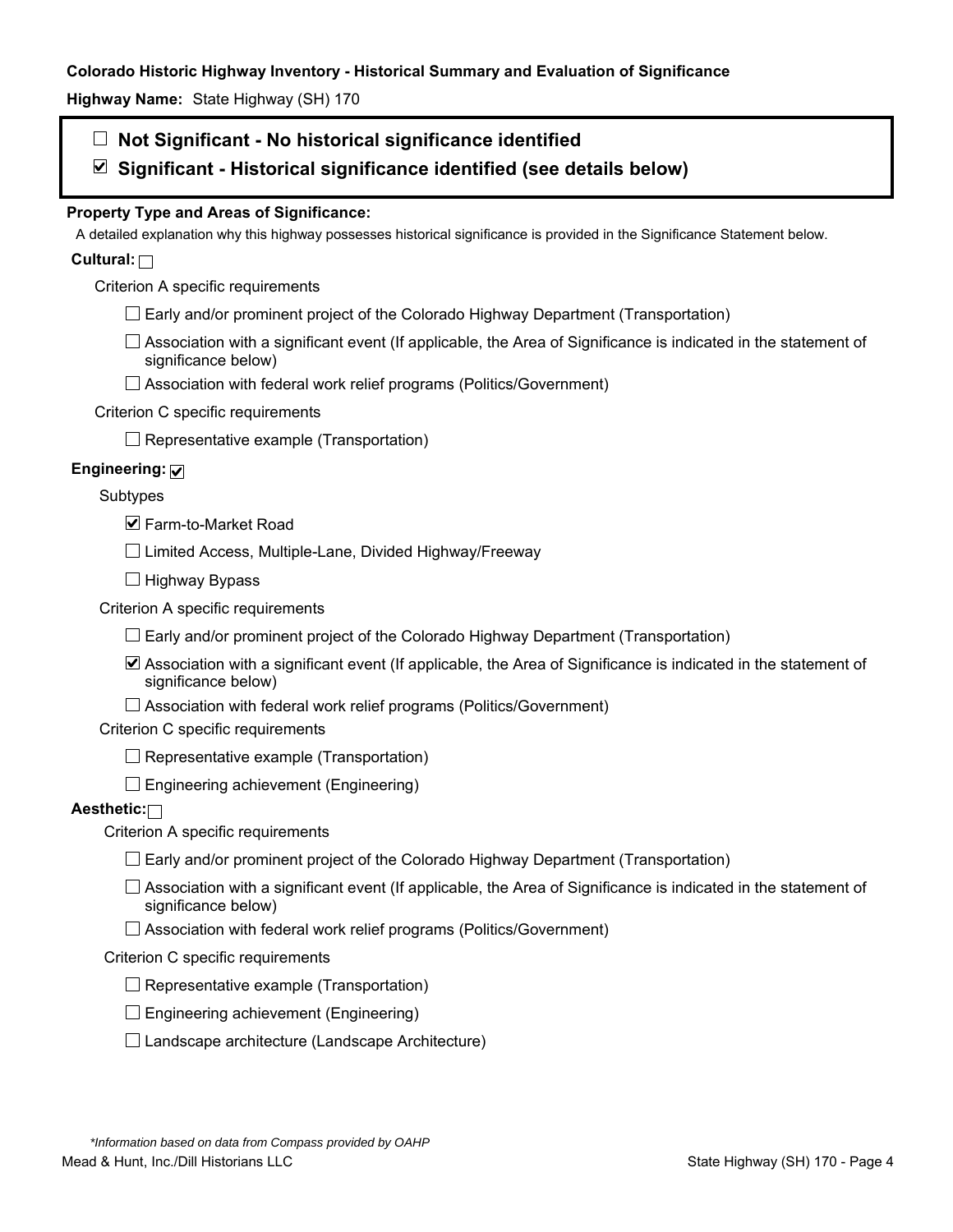**Highway Name:** State Highway (SH) 170

#### **Historic periods of highway construction:**

 $\Box$  Pre-territorial (pre-1861)

 $\Box$  Territorial and pre-automobile state roads (1861-1890)

Automobile age (1890-1930)

 $\Box$  Depression and World War II (1930-1945)

 $\Box$  Postwar Interstate Era (1945-1973)

 $\Box$  Completion and Augmentation of Interstate System (1973-2000)

#### **Level of Significance:**

 $\nabla$  Local

 $\Box$  State

National

#### **Significance Statement:**

SH 170 is classified as an Engineered route under the classification system in the MPS.

#### *Criterion A*

As an Engineered Route, SH 170 possesses significance under Criterion A for Transportation at the local level as a farm to market road for its role in agricultural development. This highway is a farm to market subtype used by farmers and ranchers in Superior, Marshall, and other communities to transport goods and products to and from larger markets. Although the highway accessed coal mining communities, it does not appear to have a direct and important association with coal mining. In addition, the access to the tourist resort at Eldorado Springs via the highway occurred after the decline of a railroad that was more important in the development of tourism for this resort. Therefore SH 170 is not significant in the area of Industry related to mining or in the area of Entertainment/Recreation related to tourism.

#### *Criterion B*

Research did not reveal this highway to be directly associated with the events or work of a person important in history, nor does research indicate the highway represents the efforts of a specific individual to secure construction of this highway for the economic development of a community or area of the state. Therefore, this highway does not possess significance under Criterion B.

#### *Criterion C*

As a representative example, a state highway that exhibits physical features indicative of an important type or subtype identified in the MPS reflecting its original design or important variation may possess significance. A state highway may also possess significance for particularly important engineering achievements.

SH 170 is not considered to be an early or prominent project of the Colorado Highway Department. Research and literature review yielded no evidence to indicate the use of innovative or important engineering design or construction techniques that serve to distinguish this highway from other roads and does not appear to exhibit important engineering innovations or important later modifications. The highway's design and construction appear to fall within the established standard practices of state highway design and construction of the time and the highway does not possess significance under Criterion C.

#### *Criterion D*

For a property to possess significance for information potential, the information yielded by the property must answer specific important research questions that cannot be otherwise answered. The technology of highway construction is well understood and documented. As such, this highway is unlikely to yield important information that cannot be discerned from archived plans and other records. Therefore, this highway does not possess significance under Criterion D.